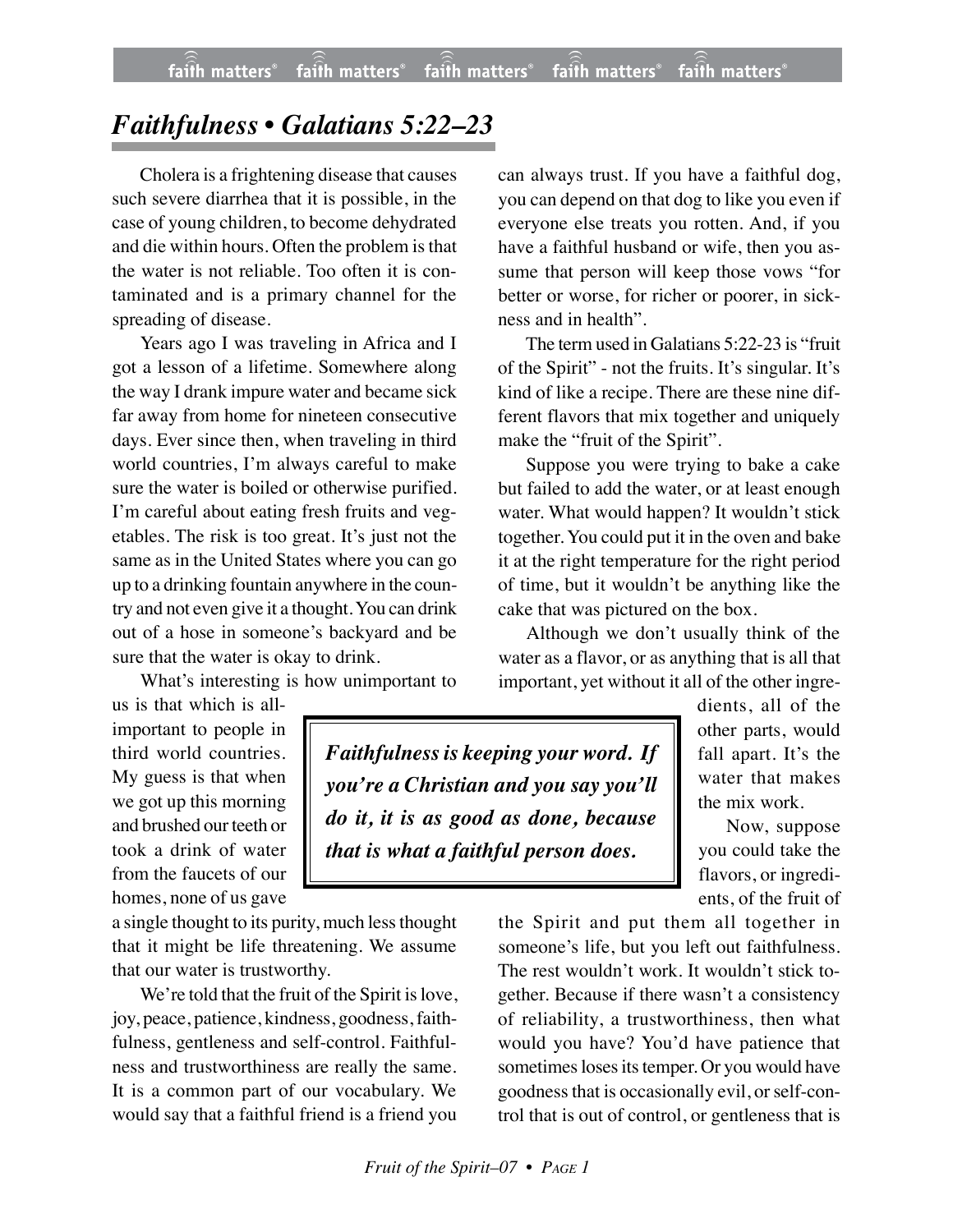mean. It simply wouldn't make any sense. And so trustworthiness is the glue that holds together all of the other Christian virtues. And trustworthiness and faithfulness are the same thing.

Faithfulness is keeping your word. If you're a Christian and you say you'll do it, it is as good as done, because that is what a faithful person does.

As a graduate student, I worked for a short time in the credit department of a Sears store in the Denver area. In those days before computerized records, every credit card customer had a card with dates and comments on the back.

My first day on the job I handled several customer cards that had AA on them. At first I thought that meant they were rated like bonds or school term papers. I figured an A was good, so an AA must be really good. Then my trainer explained to me that these customers paid "As Agreed". It wasn't saying they didn't charge or owe any money, but they kept the contract, they lived up to their deal, they paid what they were supposed to pay when they were supposed to pay it. They were faithful.

Faithfulness means dependability. There are very few surprises with a faithful person. She always does the job. He shows up on time. He doesn't call in sick unless he is sick. Work is done in a consistent way.

Faithfulness includes loyalty. In fact, that is one of the English translations for the Greek word pistis. A loyal person doesn't cheat the boss. A loyal friend doesn't gossip behind your back. A loyal spouse tries to make you look good.

There are all kinds of expressions of faithfulness. It can and should permeate every aspect of life. Faithfulness is a wonderful and beautiful and strong. It is what the Christian life is all about. But when it is missing, it is tragic and painful and sad.

Two friends of mine were even better friends with each other. They had known each other all of their lives; they had grown up together. One was married and the other was single.

During the Vietnam War, the one who was married was drafted and was sent to Southeast Asia. He was concerned about his wife's welfare in his absence. His friend assured him that if she faced a need, he would be there to help.

My friend who was heading to Vietnam took great comfort in knowing he could count on his friend back home. However, the friend at home was not faithful. He had an affair with her that ended their marriage. He was not trustworthy.

Have you ever looked at a piece of dehydrated fruit? Technically, dehydration is the removal of water. While you could say that all of the other ingredients are still there, it doesn't look the same, it doesn't smell the same, it doesn't taste the same. It's not the same. It's completely different when the water is taken out of it.

And so it is with the dehydrated fruit of the Spirit if faithfulness is not there. You may still have love and joy and peace and patience and kindness and goodness, but it doesn't look the same or smell the same or taste the same because it's not the same - if faithfulness is missing.

If you're like me, you want to be faithful. But how do you grow that way?

That Greek word, pistis, can be translated either "faith" or "faithfulness". That's because my faithfulness to you grows out of my faith in God.

In 1 Corinthians 1:9 we are told that God is faithful to us. God is 100% trustworthy. He keeps his word. He tells the truth. As we look to God and see the way he relates to us and the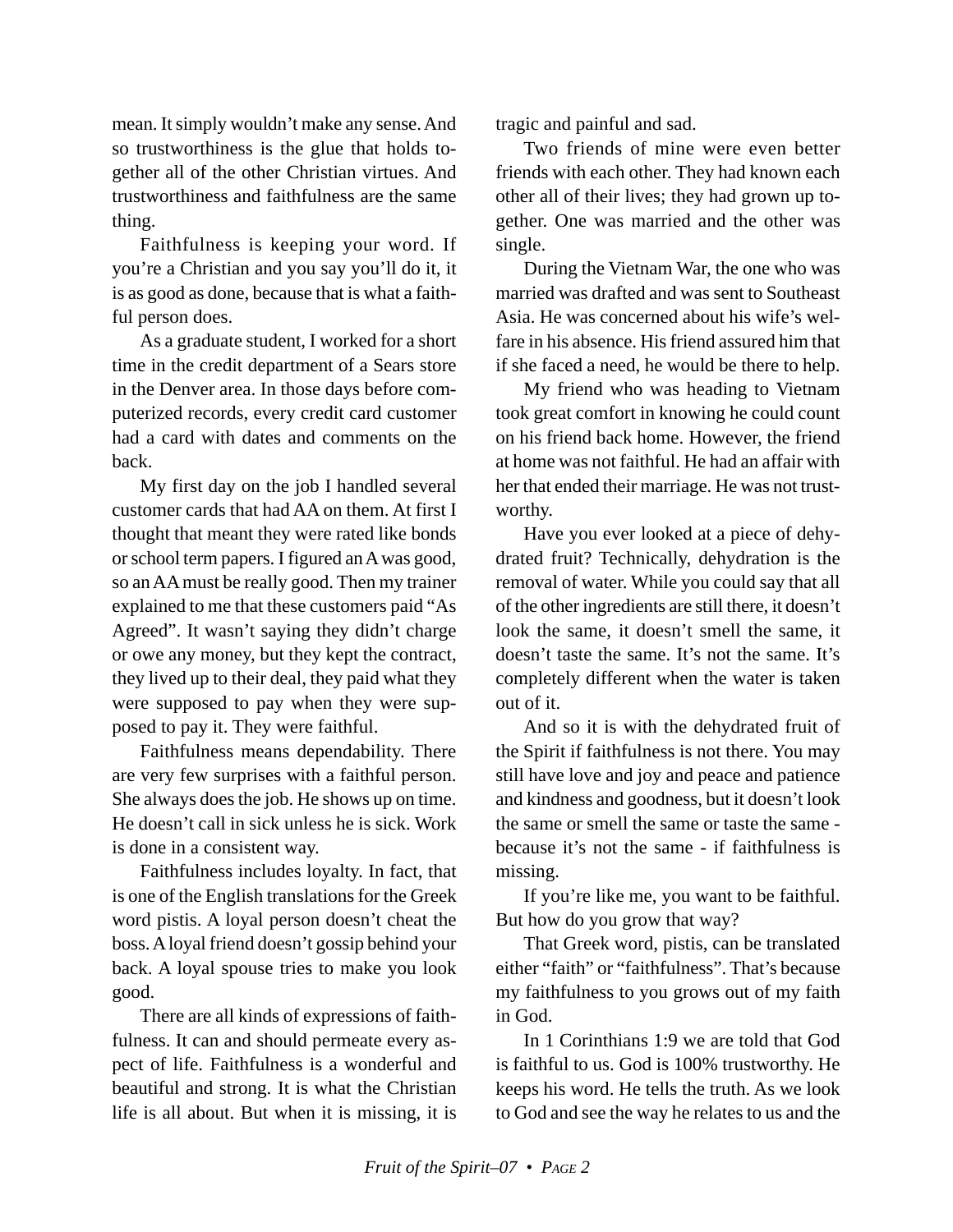way he treats us we see how we are supposed to treat other people.

Some people think that to be a Christian you have to go to church, be baptized and keep all the rules. Interestingly, the New Testament says that it's not rule keeping that makes someone a Christian; in fact, we are incapable of keeping the rules. What really makes someone a Christian is faith in Jesus Christ. A Christian believes what God says: that we're sinners, that he loves us, that Jesus Christ came and died on the cross so that we can have our sins forgiven and inherit eternal life.

A Christian believes God is trustworthy. And when we believe that, then something extraordinary happens - as we have that kind of faith in God, we then grow in our relationships

to other people. The two are connected. Faithfulness grows faithfulness.

Have you ever seen a magazine article promoting the sale of govern-

ment securities? There is usually a line that says that these securities are backed by the full faith of the United States Government.

The United States government doesn't back junk bonds. Anything that has the full faith of the US Government is considered the safest possible investment. No other government in the world is more stable, has a longer track record or has proven to be so financially trustworthy. If the government of the United States falls, not even our money is worth anything.

When an investor puts his or her money into a faithful government, that investor can be trusted to be financially secure.

Let's be more specific. Suppose you are

selling your house for \$100,000. You have two buyers. You check out the finances of each. Buyer #1 has \$50,000 in 1980s junk bonds and \$50,000 in Iraqi oil wells. Buyer #2 has \$100,000 in US government bonds that mature this week. Which buyer do you think is more trustworthy? Obviously the one with government bonds because the US government is more trustworthy.

The same goes for us and God. Everyone who trusts God is able to be trustworthy. Those who have their faith in God can be faithful.

Faith grows faithfulness. The Christian who is secure in his or her relationship with God is able to be secure in relationships with others. If we want our lives to be flavored with faithfulness and trustworthiness, then we

> should start out by placing our own faith in a trustworthy God.

> Faithfulness is a very attractive virtue. As an employer I want to hire faithful employees. As a husband I highly value a faithful

wife. As a person I value faithful friends. And as a Christian, I want to be faithful so that I attract other people to God!

There is a wonderful example of faithfulness set in the first century context of slavery in the Roman Empire. Some say that there were more slaves in the Roman Empire than there were those who were free - significantly more. It was a great reality in the first century Roman Empire when Christianity entered the picture.

Many slaveholders who became Christians set their slaves free. But what happened to those slaves who became Christians and had owners who didn't like Christian teachings about God?

*Faith grows faithfulness. The Christian who is secure in his or her relationship with God is able to be secure in relationships with others.*